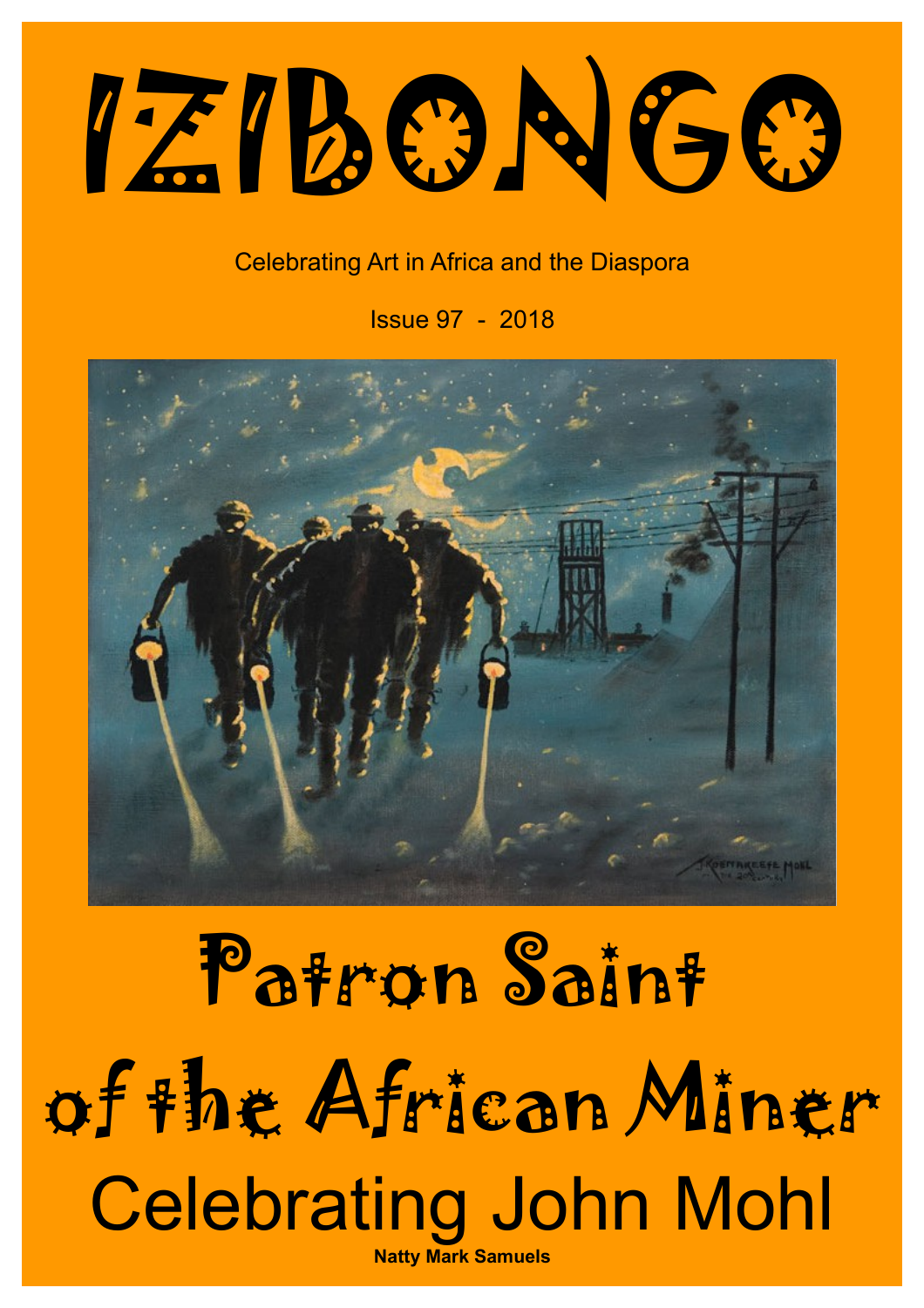# Editorial

Alongside the Nigerian Aina Onabolu, the featured one is one of the first African teachers of fine art, in sub-Saharan Africa.

A committed educator, as well as artist, he was one of the first to portray city living for Black people, passing the baton on to others such as Ephraim Ngatane. With brush and oils, he told the stories of Sophiatown and Soweto: paragraphs and chapters dedicated to the miners.

One of the things I admire most about him, is his raising of the awareness and appreciation of art to the general public, through his garden school and the outdoor exhibitions. He showed them the potential for art in their lives and the possibilities of a career in it.

One of the true greats of South African Art, I am happy to present to JOHN MOHL.

**Editor – Natty Mark Samuels – africanschool.weebly.com – An African School Production**

**Front cover photograph of painting©**Johans Borhman **from** *Out and About in Africa*

**Patron Saint of the African Miner©**Natty Mark Samuels**, 2018**



**Only Patch of Sunshine**

**from** *South African History Online*

*<https://reggaediscography.blogspot.com/2018/01/izibongo-magazine-2018.html>*

*<http://rastaites.com/>*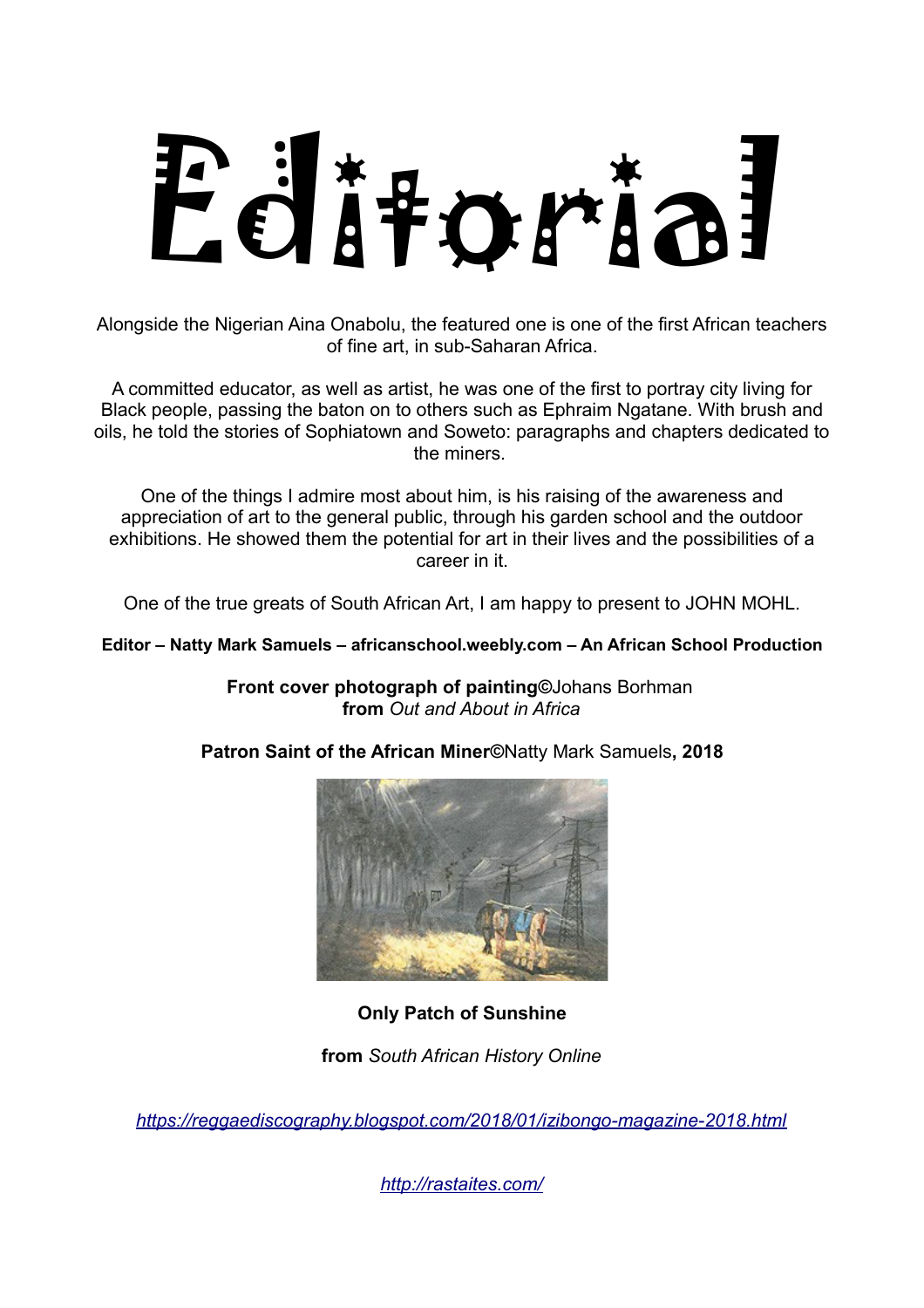

**from** *South African History Online*

John

## Koenakeefe Mohl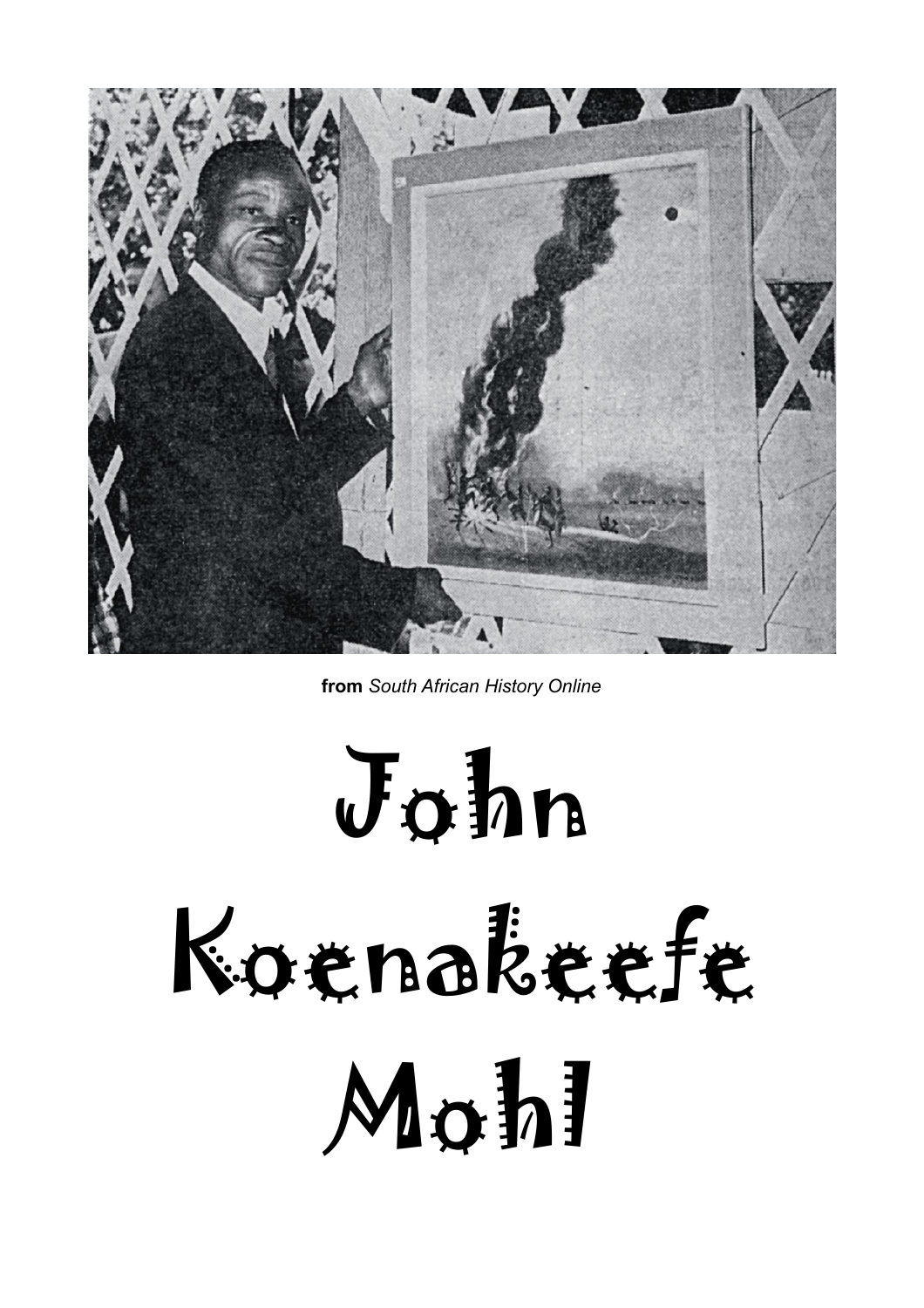

**from** *Out and About in Africa*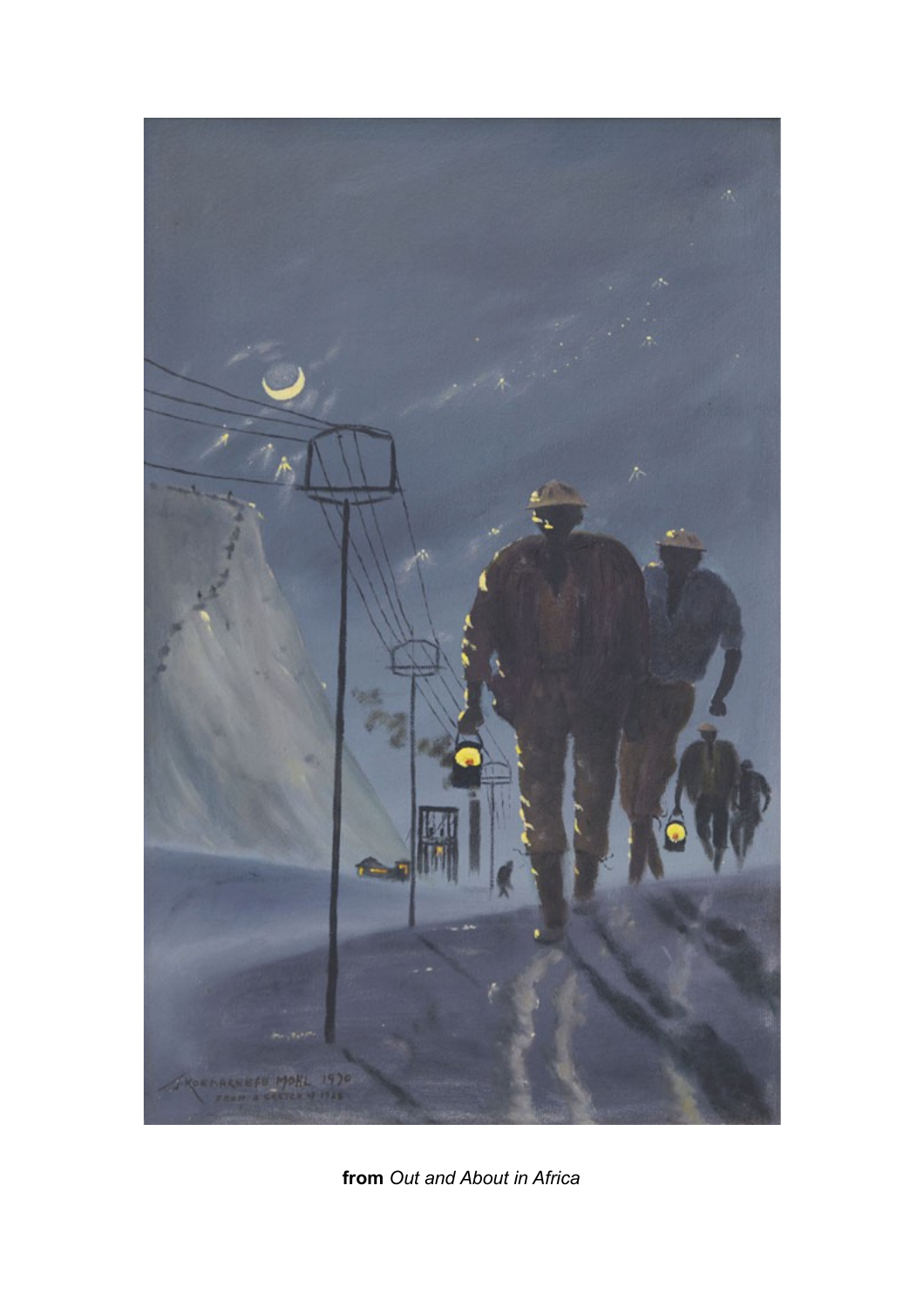Patron Saint of the African Miner

#### **The Bringer of Easels and Hope**

#### **Dinokana**

Once upon a time, the Muse began to vist Dinokana. Like the people who were there before his people moved into the area, a boy started to create on rocks. Not limiting himself to one medium, he also commenced experimentation with clay.

#### **Mafikeng Blues**

A fisherman must cast his nets, whether on river, lake or sea, A fisherman must cast his nets, whether on river, lake or sea, As the artist must use pencil and paints, wherever he happens to be. First blues of the artist, In Mafikeng Primary.

#### **The Artist as Goatherder**

As your father sent you to school to learn books, when you contined to use your time there to draw, he sent you to look after the goats. What did you dream of, when danger wasn't around and your mind wandered? Did your mind dream of a sudio stacked with oil paints and canvases? Of visiting exhibitions? Of your paintings hung in a Jo'burg Gallery?

#### **Reverend Hale**

Althogh the minds of many, Moved in tandem with the snail. We shall honour the dreamers We shall remember Reverand Hale.

He saw the dream in your head And the skill in your hands.

The one who convinced your father, That you were born to create. He came and then he praised you, Where others came to berate.

He saw the beauty in your head, And the talent in your hands.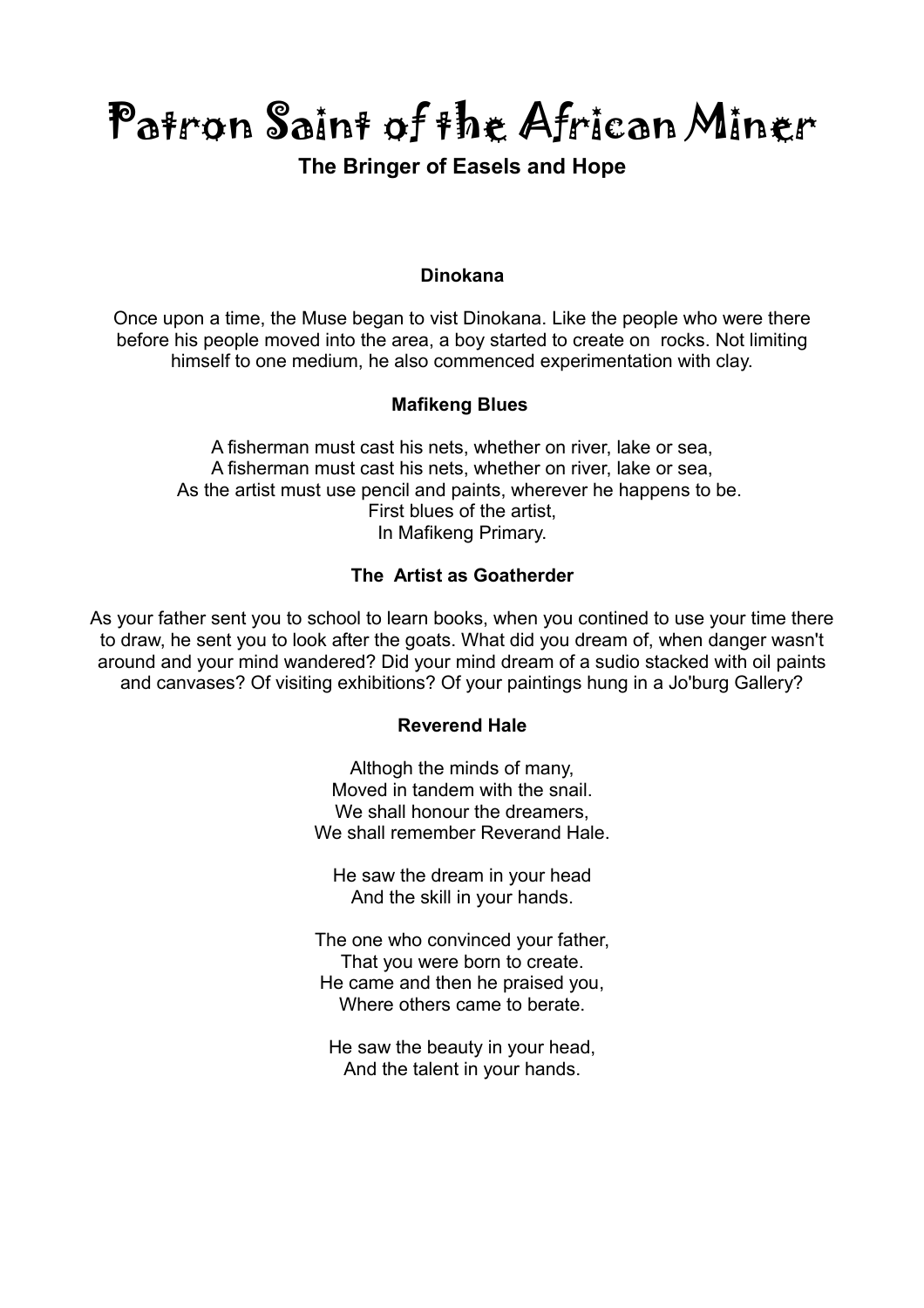#### **Old Tiger**

With the heartiness and help of Hale, you went off to Tiger Kloof School: institution of prestige and pride.

> Seretse Khama, First president of Botswana, Another Old Tiger. Quett Masire, Khama's successor, Another Old Tiger. Ruth Mompati, South African Ambassador, Another Old Tiger. John Mohl, Artist and educator, Another Old Tiger.

After a few years you graduate with a teaching diploma. But you are not ready to teach, as you burn to paint and desire to learn more about its mixing and application: time for Namibia.

#### **Albatross and Oystercatcher**

Our hero decides to study in Windhoek. Some sources say he studied at the art school there; others, that he studied with the French artist Mary Du Pont. Could it have been both, that he learnt under her at the Windhoek School of Art. I heard he worked the Luderitz docks, to pay for his tuition.

> There go the allbatrosses, There goes another case of fruit; The movement of all around Luderitz dock.

Tell us of Mary du Pont. Why her? What drew you to her? Another source says that you actually accopompanied her to Namibia. At that time, was there more possibilities for a Black artist, as far as art education was concerned, in Windhoek, than in Johannesburg?

> There go the oystercatchers, There goes another case of fish: The movement of all around Luderitz docks.

#### **Herero and Nama**

You must have known what Shark Island was used for, A venue of genocide. When Eugen Fischer was funded, On that dark perverted ride.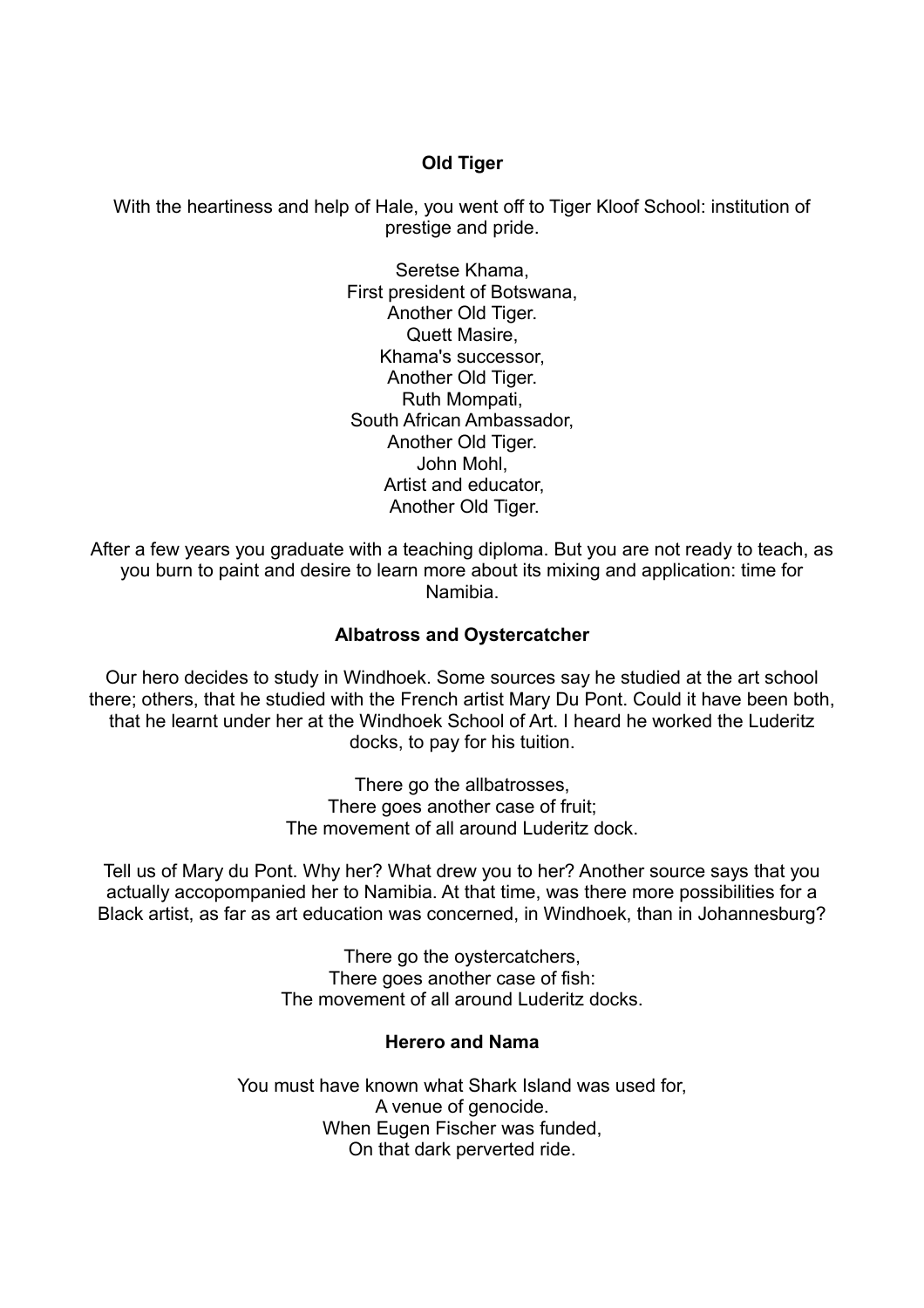#### **Eiskellerstasse**

Blessed by the continued patronage of Reverend Hale and the London Missionary Society, he began years of art study at the Kunst Akademie Dusseldorf, one of Europe's finest.

> Five years at one of the best, I see you sketching on the Konigsallee. You sat in the same lecture rooms, As the former student Paul Klee.

You were there in the early thirties So you were there in '33. What did you think of the Nazis And their brand of bigotry?

Did you take a boat along the Rhine? Shocked by the Dussledorf Vampire? I imagine you at the Academie, You head and hand on fire.

You left that building with its great facade for the last time. After five years away from South Africa, time to return.

#### **John and Ben**

The years rolled on and so did the paintings, including portraits of the known and unknown; one of which was displayed at an Empire Exhibition. Was this the one held in 1938, in Bellahouston Park, Glasgow? If it is, your fellow pioneering artist, the Nigerian Ben Enwonwu, exhibited there also.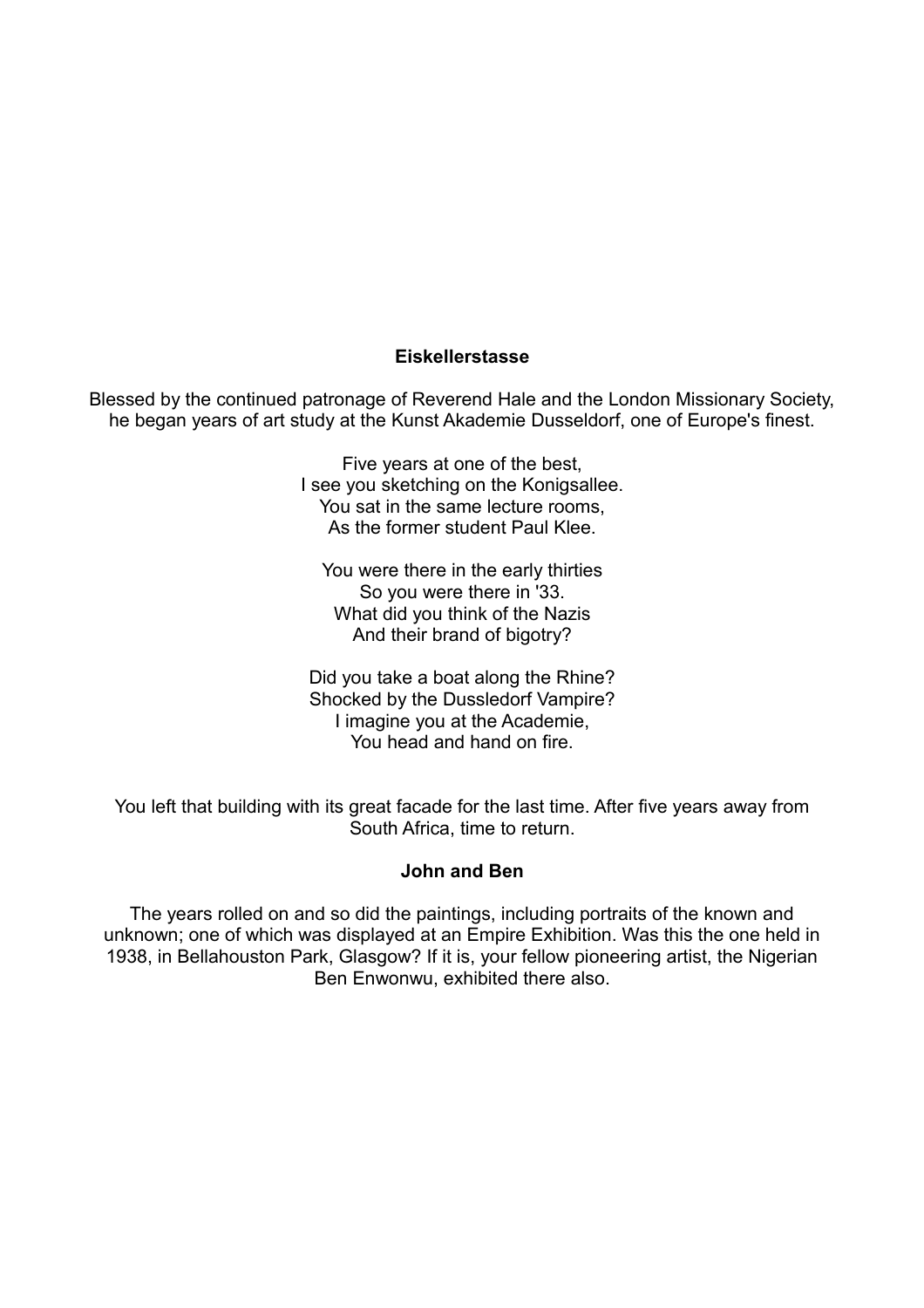#### **Sophia**

#### **to Trevor Huddelston**

One day, a man called Herman bought some land; wishing to demonstrate his love for his wife, he named it after her: Sophia.

> Singer of all our songs, Serenade a paean for Sophiatown.

I imagine the inhabitants saying ''If the authorities leave us alone, we'll get on alright together. We'll still have our problems, but all in all, we'll celebrate our shared humanity.''

> Poet of all anthologies, Recite a ballad for Sophiatown

They manevoured and jumped the hurdles of gargantuan racism, to find a little sweetness. Imagine living in an area where during the day you could receive fine art teaching from John Mohl – and in the evening, go and hear Hugh Masekela. The authorities saw the goodness: they sent in the bulldozers.

> Artist of every collective, Paint the dance of Sophiatown.

#### **Annadale Street**

Over time, back gardens have been used as locations for things such as barber shops, advice centres, exhibition spaces and schools: John Mohl used his for the penultimate and for the latter

#### **First**

As Haile Selassie was the first African leader, to send youth abroad for art study, you were the first Black South African, to teach art in your homeland.

#### **Significance and Brilliance**

Is there an official marker in Annadale Street, where the 'White Studio' was located? Is it part of a culture tour? Are local school children told of its significance? Of the brilliance of its founder?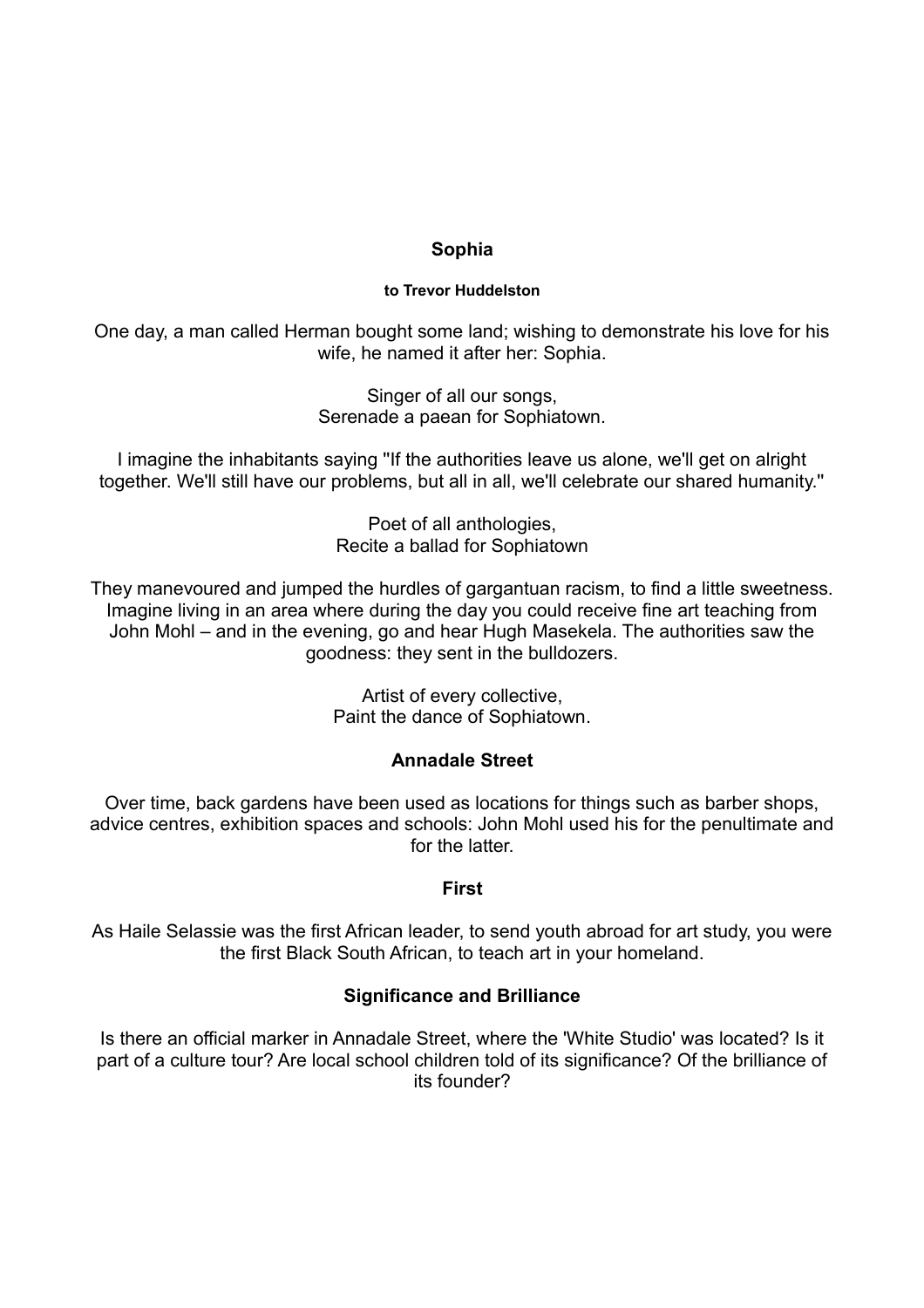#### **Plea and Farewell**

''Don't go Gerard, We need you here. To help tell our story: Please don't go.'' But he left in '47, Never to return home. ''We'll miss you Gerard, Farewell Gerard Sekoto.''

#### **Preference**

Did you have a preference? Masuka or Makeba, Mbaqanga or Kewla.

We shall speak of Desmond Tutu.

 For The Odin or Balanskys Edward G. or Jimmy Cagney

We shall speak of Wally Serote

For gin or brandy Synco Fans or Pitch Black Follies

We shall speak of Daniel "Can" Themba

#### **A Time to Go**

One day, hundreds of uniforms came, accompanied by guns, bulldozers and clubs; a brutal conclusion, to a sojorn with unity; forced now, towards the epoch of division. Blacks to Meadowland; the Indians, Chinese and Coloureds, to their designated enclaves.

#### **The Shantytown Man**

When I think of James Mpanza, he reminds me of other figures of protest and action, such as the Maroon leaders, Yanga (Mexico), Zumbi (Brazil) and Nanny (Jamaica).

> He took the people from Orlando Laid the groundwork for Soweto: Sing a song of the Shanytown Man.

As the three aforementioned former slaves founded communities in their countries of involuntary residence, so James Mpanza took the people from an overcrowded city slum, to a place in the gift of green. Dispossed in their own land, he led the people to reclaim a piece of it.

> His name was on every lip, Throughout South Western Township: Sing a song of the Shantytown Man.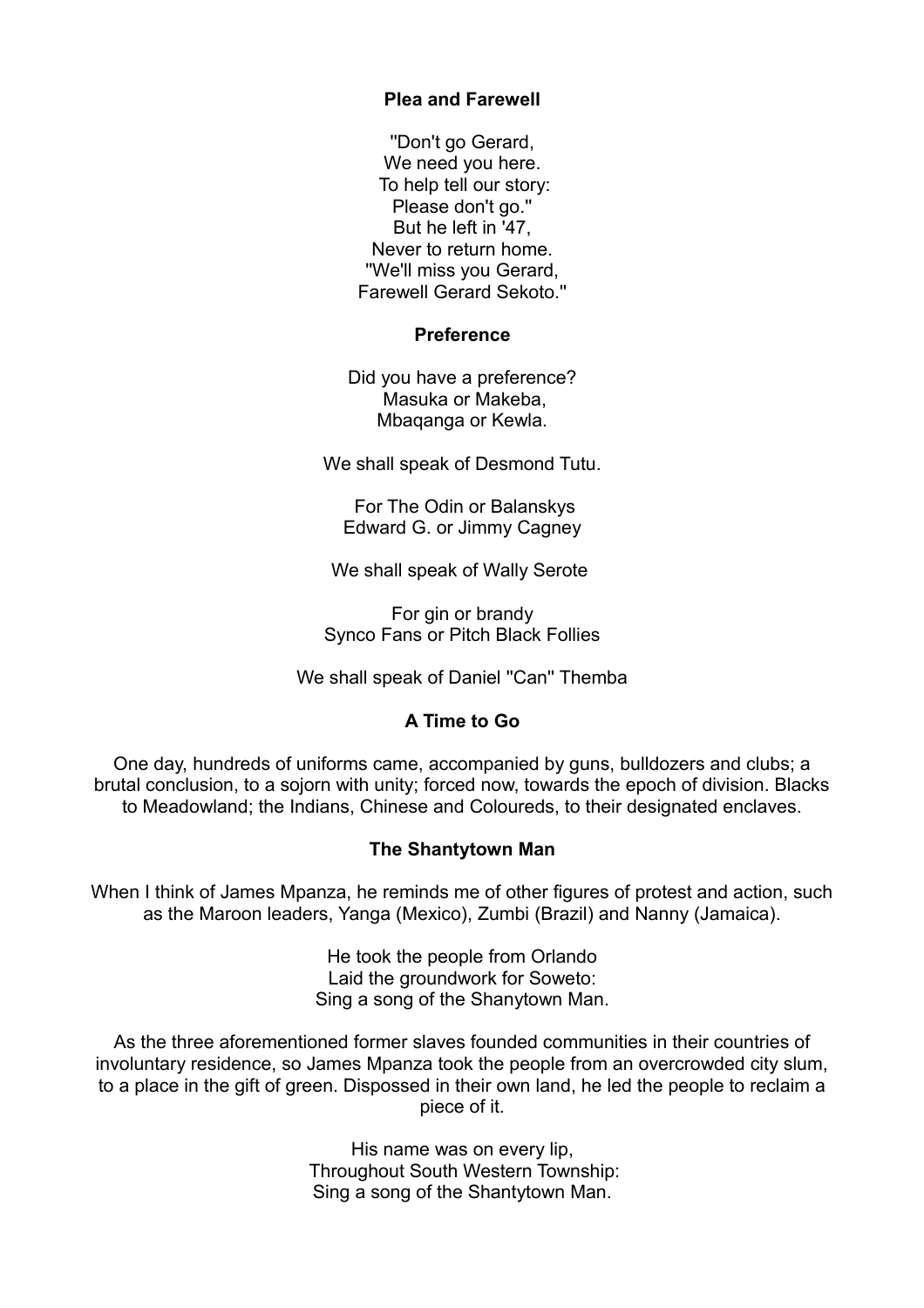#### **Rubies and Diamonds**

He gave them the golden key, saying, ''Go ahead, unlock the silver casket of creativity and enjoy all the treasures that you find inside.''

Blessed were the students at the Orlando and Madibane High Schools, who received the omnipresent glow, from the rubies and diamonds of your teaching.

#### **Metamorphosis**

#### **to Helen Sebidi**

Her life began to change, Through commencing tuition with you. After the darkness of domestic service, Light began to filter through.

#### **To Those Who Empower**

#### **to Artists Under The Sun**

They came together to share their art, as restrictions had been placed on the sharing of it. Give thanks for those who believed in equality and worked towards it. God Bless Cecil Skotnes, God Bless Bill Ainslie.

You gathered them together, boosting each other, a collective celebration of creativity. As well as you, there were others who empowered, who also walked the streets of Soweto: God Bless Nelson Mandela, God Bless Walter Sisulu.

#### **Joubert Park**

#### **to all the artists who exhibited there**

You couldn't sit on the benches, But showed paintings and sketches: Easter exhibition in Joubert Park.

You couldn't drink from the fountain, Realist and abstraction: Easter exhibiiton in Joubert Park.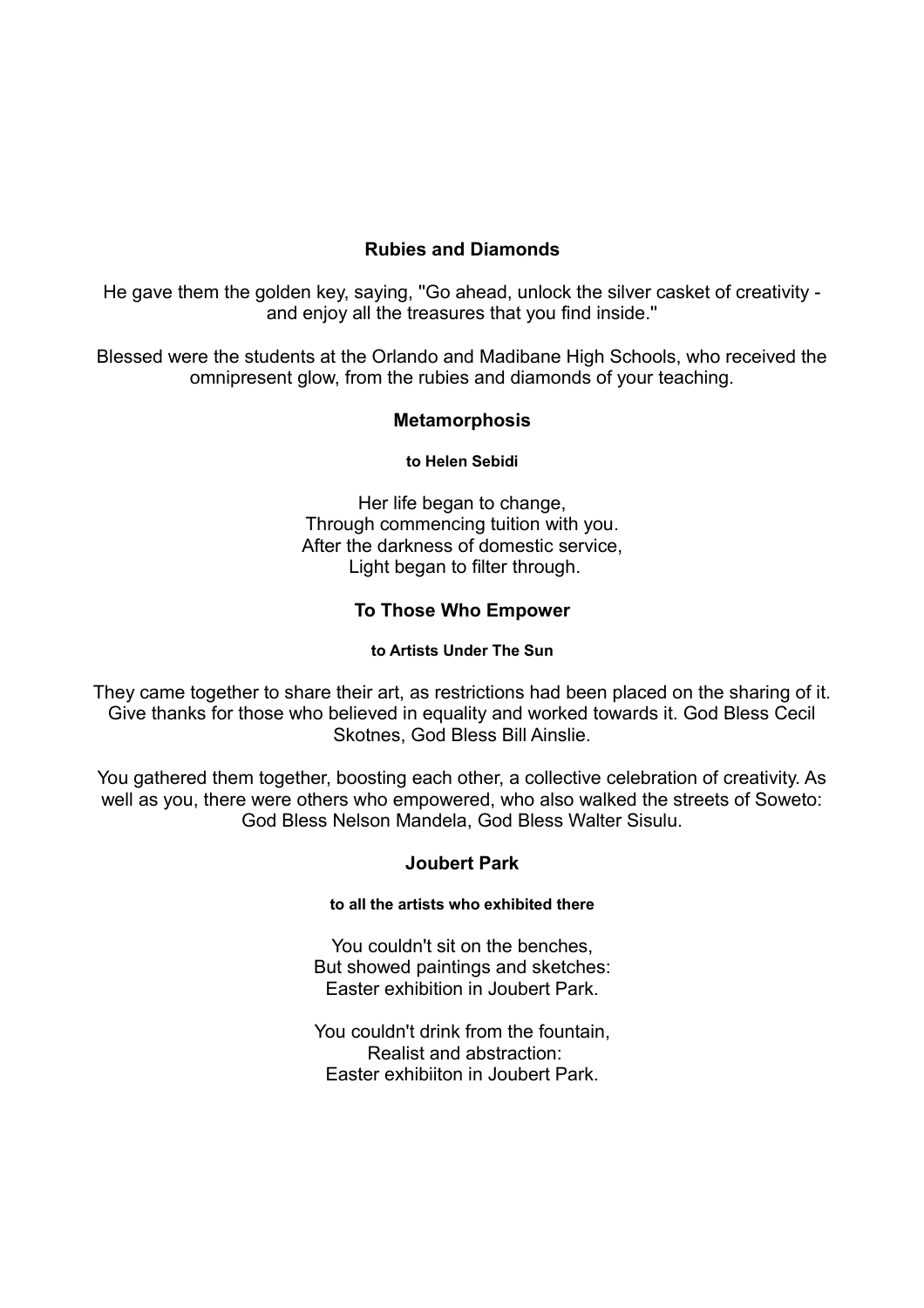#### **Garden of Light**

Sometimes a man will forge his own pathway, When others are closed to him. Hosted garden exhibitions, So the light would not grow dim.

You broke dependence on the galleries, Formed outdoor versions of your own. You made sure that in Soweto, Art would not be unkwown.

#### **Patron Saint of the African Miner**

We shall remember you John Mohl, As artist and as educator. Bringer of Easels and Hope, Patron Saint of the African Miner.

#### **Sources**

South African History Online

John Koenakeefe Mohl – Elza Miles

Pressreader: Sunday Times July 2016